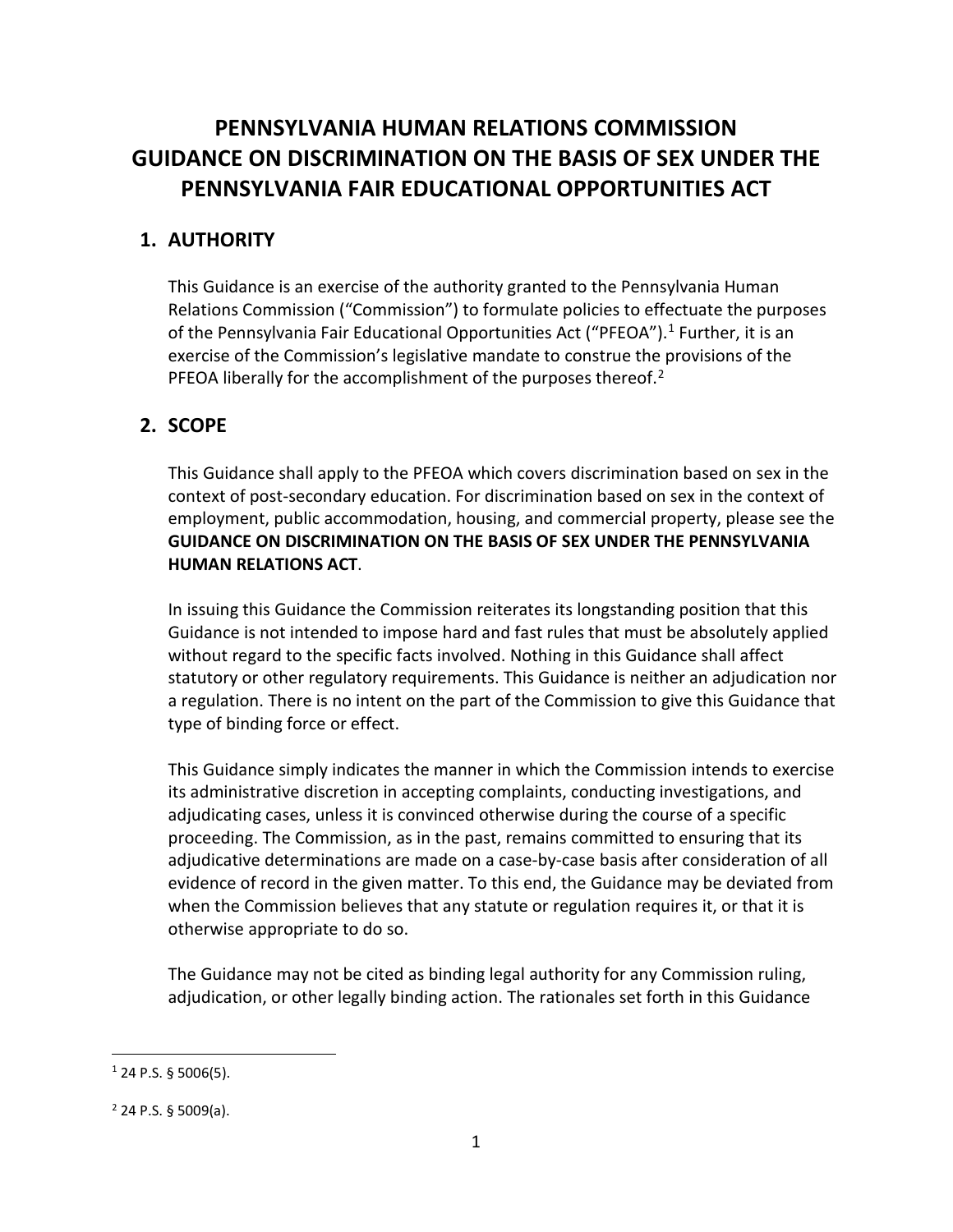may be cited as the basis for Commission action only to the extent the Commission believes the rationale is valid in the context of the specific proceeding.

### **3. PURPOSE**

The purpose of this Guidance is to provide clarity to all Pennsylvanians regarding their civil right to equality of educational opportunities for education regardless of their sex as declared in the PFEOA.<sup>3</sup>

## **4. NECESSITY**

"Sex" as a protected class is undefined under the PFEOA. The question has arisen over whether sex discrimination under the PFEOA includes discrimination based on sexual orientation, transgender identity, gender transition, gender identity, and gender expression. Pennsylvania courts have consistently held that the Pennsylvania Human Relations Act ("PHRA") is to be interpreted consistently with federal anti-discrimination law.<sup>4</sup> Accordingly, upon review of the evolving case law of interpretations of discrimination on the "basis of sex" under Title IX as well as the interpretations of discrimination "because of . . . sex" under Title VII,<sup>5</sup> the Commission has set forth the following Guidance to clarify, for purposes of filing complaints alleging discrimination, how the Commission will interpret "sex" as one of the protected classes under the PFEOA.

#### **5. DEFINITIONS**

The following words and terms, when used in this Guidance, have the following meanings, unless the context clearly indicates otherwise:

(a) Sex assigned at birth – The assignment and classification of individuals at birth, including but not limited to male, female, or intersex and the related physical differences between the sexes, such as pregnancy.<sup>6</sup>

l

 $3$  24 P.S. § 5002(a).

<sup>4</sup> Chmill v. City of Pittsburgh, 412 A.2d 860 (Pa. 1980). Imler v. Hollidays burg Am. Legion Ambulance Serv., 731 A2d 173 (Pa. Super. Ct. 1999). Fogelman v. Mercy Hosp., Inc., 283 F.3d 561 (3d Cir. 2002). Taylor v. Pheonixville School District, 184 F3d 296 (3d Cir. 1999).

<sup>5</sup> Courts look to interpretations under Title VII when construing Title IX. Whitaker v. Kenosha Unified Sch. Dist. No. 1 Bd. of Educ., 858 F.3d 1034, 1047 (7<sup>th</sup> Cir. 2017).

 $6$  16 Pa. Code  $66$  41.1 – 51.61.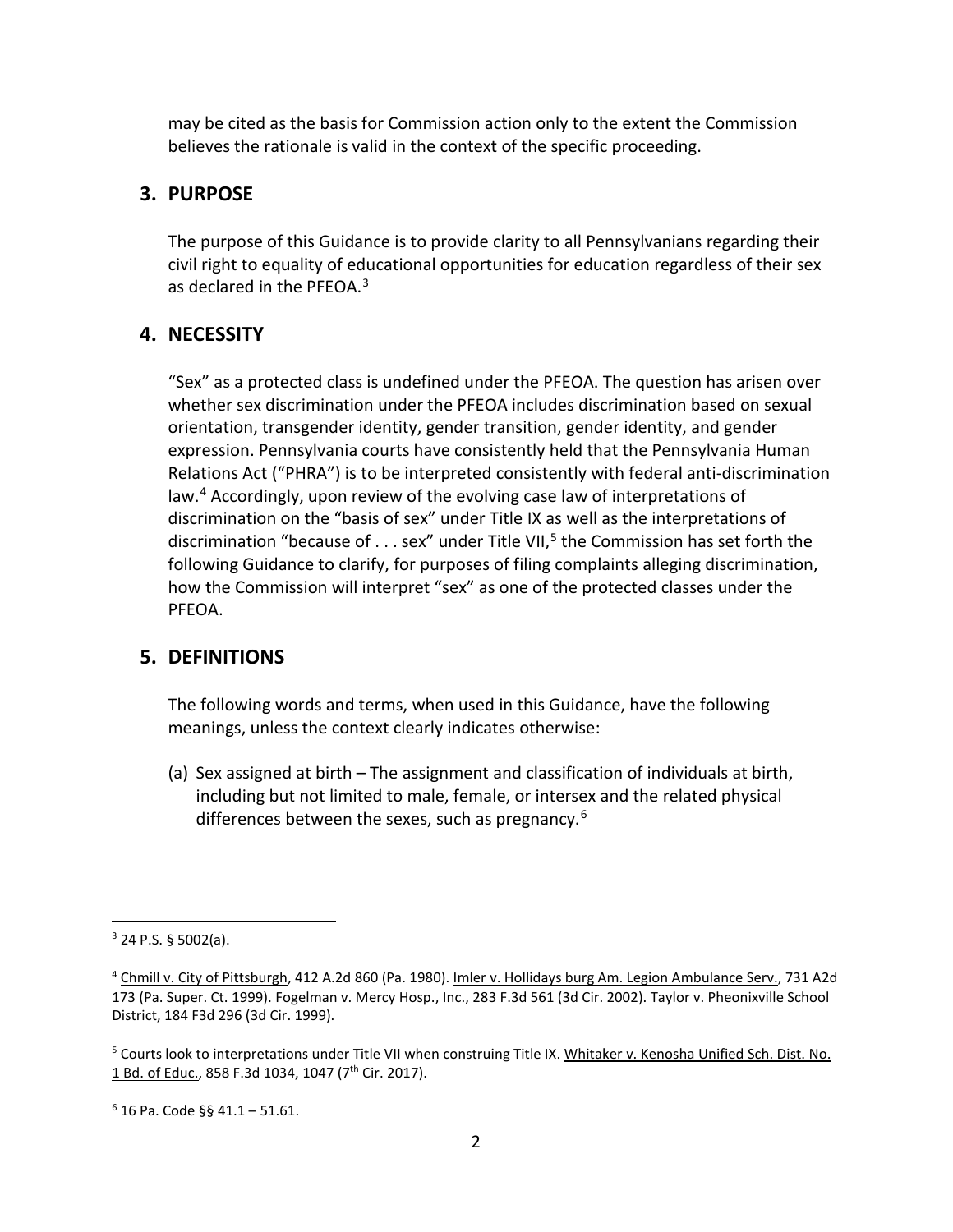- (b) Sexual Orientation An inherent or immutable enduring emotional, romantic, or sexual attraction to other people, including but not limited to: heterosexual, homosexual, and bisexual.
- (c) Gender Identity One's innermost concept of self as male, female, a blend of both or neither. How individuals perceive themselves and what they call themselves. One's gender identity can be the same or different from their sex assigned at birth.
- (d) Gender Expression External appearance of one's gender identity, usually expressed through behavior, clothing, haircut or voice, and which may or may not conform to socially defined behaviors and characteristics typically associated with being either masculine or feminine.
- (e) Gender transition The process by which some people strive to more closely align their internal knowledge of gender with its outward appearance. Some people socially transition, whereby they might begin dressing, using names and pronouns and/or be socially recognized as another gender. Others undergo physical transitions in which they modify their bodies through medical interventions.
- (f) Transgender An umbrella term for people whose gender identity and/or expression is different from cultural expectations based on the sex they were assigned at birth. Being transgender does not imply any specific sexual orientation.

#### **6. GUIDANCE**

The term "sex" when used in the PFEOA may refer to sex assigned at birth, sexual orientation, transgender identity, gender transition, gender identity, and/or gender expression depending on the individual facts of the case.

The prohibitions contained in the PFEOA and related case law against discrimination on the basis of sex, in all areas of jurisdiction where sex is a protected class, prohibit discrimination on the basis of sex assigned at birth, sexual orientation, transgender identity, gender transition, gender identity, and gender expression.

The Commission will accept for filing sex discrimination complaints arising out of the complainant's sex assigned at birth, sexual orientation, transgender identity, gender transition, gender identity, and gender expression using any and all legal theories available depending on the facts of the individual case.

Discrimination complaints identifying "sex" as the protected class and specifying allegations related to sex assigned at birth, sexual orientation, transgender identity, gender transition, gender identity, and gender expression will be evaluated on a case by case basis throughout the Commission's filing, investigation, and adjudication processes.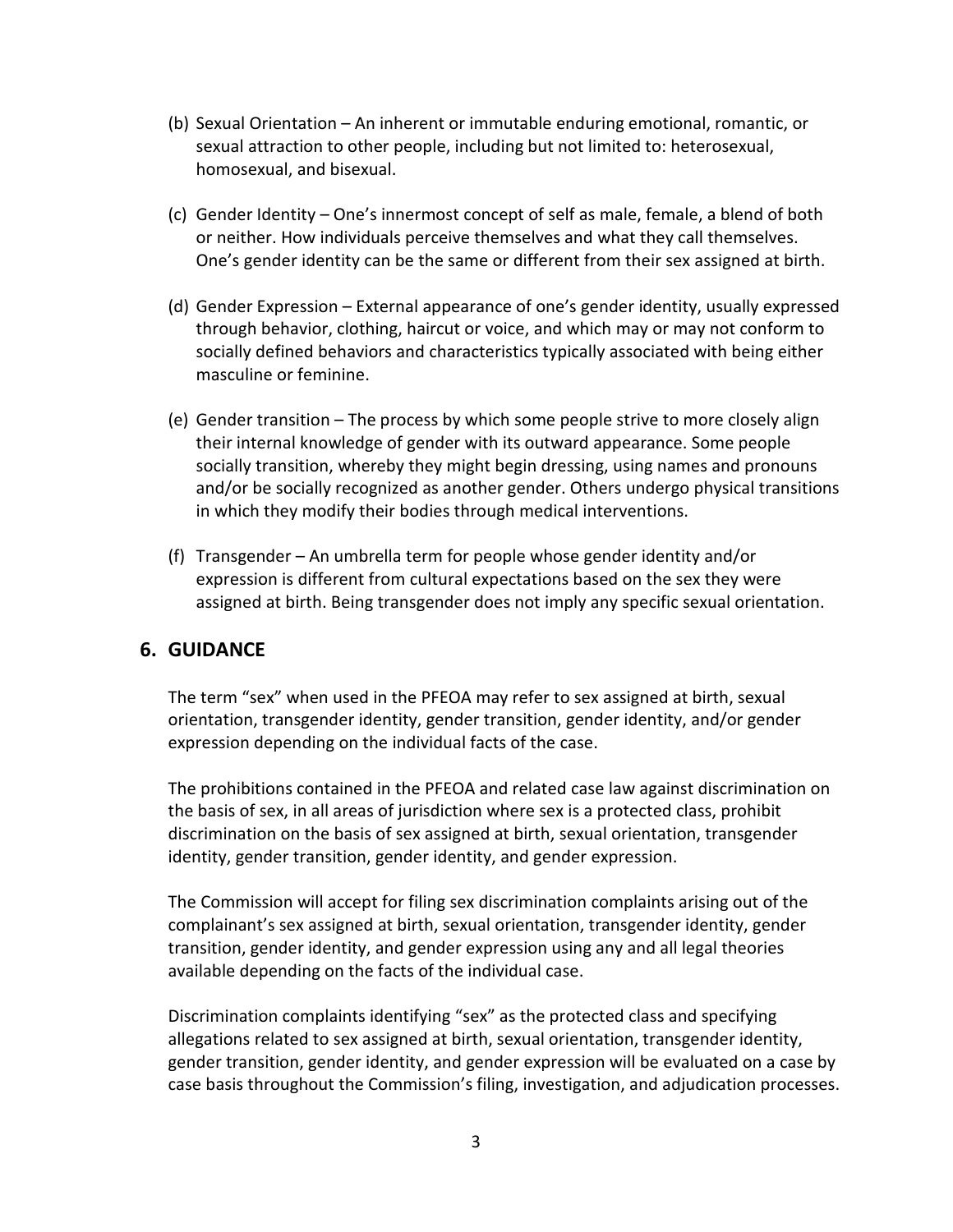Accepting a sex discrimination complaint arising out of complainant's sex assigned at birth, sexual orientation, transgender identity, gender transition, gender identity, or gender expression for filing does not constitute a finding on the part of the Commission that the alleged actions of the respondent were unlawfully discriminatory and motivated by the complainant's sex. Accepting a complaint simply means that for the purposes of filing, the Commission has accepted the complainant's claim that given the specific facts of their case the respondent may have engaged in unlawful discrimination because of sex. Accordingly, under the PFEOA an investigation to uncover whether there is probable cause to support complainant's allegations is required.

All defenses to discrimination complaints based on sex contained in the PFEOA and related case law in all areas of jurisdiction where sex is a protected class, are also defenses to complaints of discrimination on the basis of sex assigned at birth, sexual orientation, transgender identity, gender transition, gender identity, and gender expression. Further, respondents who believe that enforcement of the PFEOA against them would violate their free exercise of religion, they are free to avail themselves of the protections found within the Religious Freedom Protection Act ("RFPA").<sup>7</sup>

The RFPA states that "an agency shall not substantially burden a person's free exercise of religion, including any burden which results from a rule of general applicability."<sup>8</sup> Respondents may assert a violation of the RFPA against the Commission "as a claim or defense in any judicial or administrative proceeding."<sup>9</sup> If the respondent is able to prove "by clear and convincing evidence, that [their] free exercise of religion has been burdened or likely will be burdened in violation of [the RFPA], a court may award the person such declaratory or injunctive relief as may be appropriate."<sup>10</sup>

To seek relief under the RFPA at Commonwealth Court, $11$  a respondent must provide written notice to the Commission by certified mail, return receipt requested, at least 30 days prior to bringing the action.<sup>12</sup> This notice must inform the Commission that:

j

<sup>9</sup> 71 P.S. § 2405(a).

<sup>10</sup> 71 P.S. § 2405(f).

 $11$  "A person alleging a violation of section 4 by a Commonwealth agency may bring an action in Commonwealth Court in accordance with this section and the applicable rules of court." 71 P.S. § 2405(e).

 $12$  71 P.S. § 2405(b).

<sup>7</sup> 71 P.S. §§ 2401-2407.

<sup>871</sup> P.S. § 2404(a). The RFPA does provide an exception to this general rule, specifically "An agency may substantially burden a person's free exercise of religion if the agency proves, by a preponderance of the evidence, that the burden is all of the following: (1) In furtherance of a compelling interest of the agency. (2) The least restrictive means of furthering the compelling interest." 71 P.S. § 2404(b).